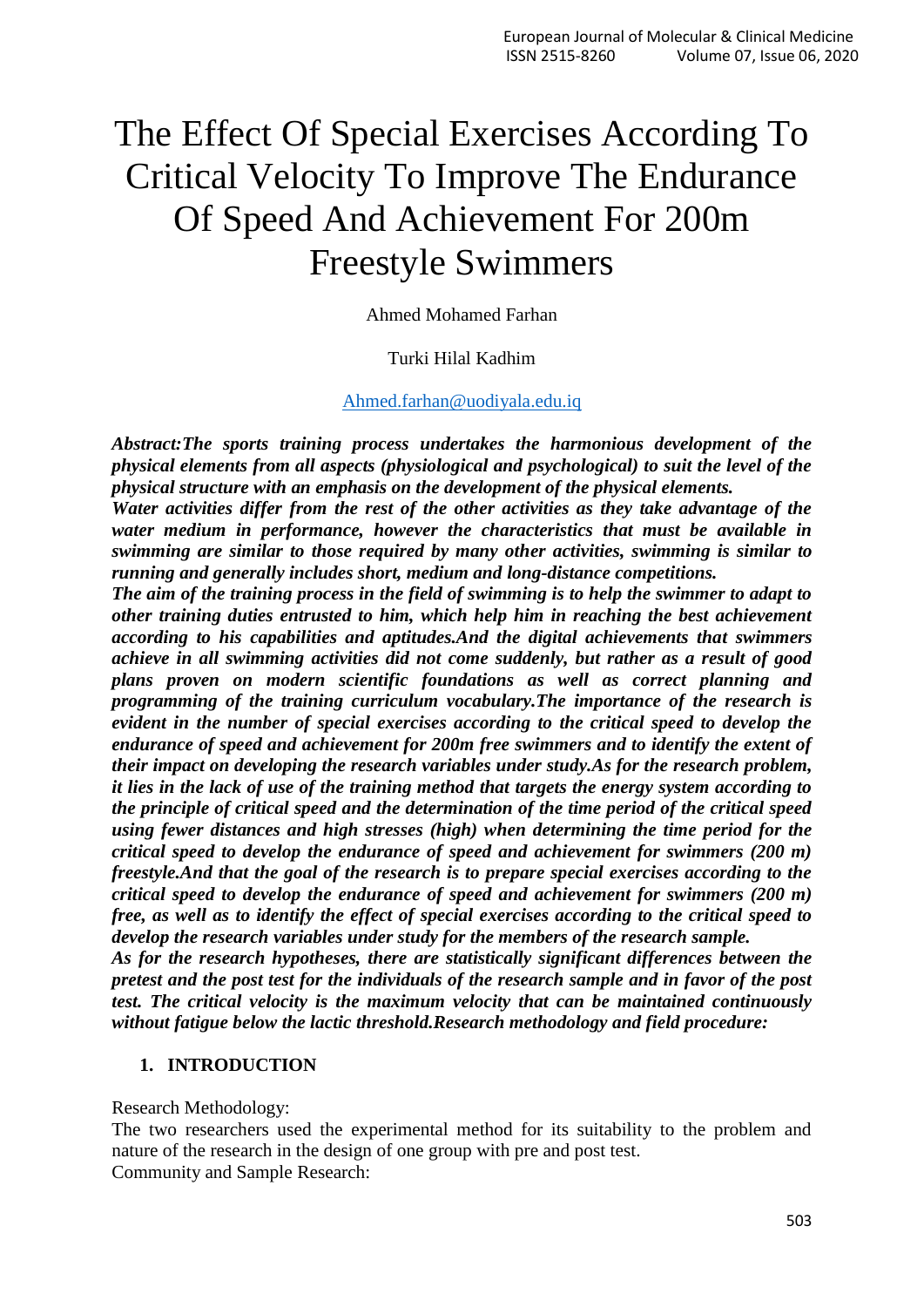The research sample was chosen by the deliberate method of one experimental group represented by the Police Club swimmers, who numbered (7) swimmers, and (2) swimmers were excluded.

Tools and devices used:

Scientific resources, testing and measurement, observation and experimentation, data dump form, statistical methods, whistle, Casio stopwatch, Dell laptop.

Tests used in research:

First: Freestyle swimming test for a distance of  $(150)$  m:

• The purpose of the test: to measure the strength tolerance of a swimmer.

• Tools used: swimming pool, stopwatch, registration form, whistle, auxiliary staff.

• Description of the performance: the position of the body of the laboratory (swimmer) is horizontal, that is, the same position of float in the water at the edge of the basin, and when the signal is heard, the swimmer begins to swim freely until the end of the specified distance.

• Recording method: it records for the tester (swimmer) the time spent on traveling the distance in seconds and its parts.

Second: Achievement test freestyle swimming for a distance of (200) m:

• The purpose of the test: to measure achievement of a (200) meter freestyle swimming.

• Tools used: swimming pool, stopwatch, registration form, whistle, support staff

• Description of the performance: the swimmer stands on the starting platform of the swimming pool and upon hearing the word (take your place) from the launcher, the tester (swimmer) takes the preparation position for the starting jump and after hearing the whistle, the swimmer jumps into the water at the maximum speed to swim freely until the end of the required distance.

• Recording method: it records for the tester (swimmer) the time spent on traveling the distance in seconds and its parts.

Note: Three timers were used to calculate the time for each laboratory (swimmer) for the required distance according to the articles of the International Swimming Law for the sport of swimming in the absence of electronic timing in order to achieve justice and calculate the real time for the distance traveled by the swimmer, and the average time is calculated after deleting the upper and lower time If the timing is the same for two hours.

Presentation and discussion of results:

Presentation of the results of the test of endurance of speed (150) m and achievement for a distance of (200) m freestyle using the test (Mann Whitney) with an indication of (0.05).

| Num | <b>Tests</b>    | measuring | Pre-test       | Post- | The        | (E)     | Significance |
|-----|-----------------|-----------|----------------|-------|------------|---------|--------------|
|     |                 | unit      |                | test  | calculated | tabular |              |
|     |                 |           |                |       | (E)        | value   |              |
|     |                 |           |                |       | value      |         |              |
|     | Withstand       | second    | $\theta$       | 16    | $\theta$   |         | Sign         |
|     | speed for a     |           |                |       |            |         |              |
|     | distance<br>of  |           |                |       |            | 0.171   |              |
|     | $150 \text{ m}$ |           |                |       |            |         |              |
| 2   | Achievement     | second    | $\overline{0}$ | 16    | $\theta$   |         | Sign         |
|     | (200)<br>m      |           |                |       |            |         |              |
|     | freestyle       |           |                |       |            |         |              |

## **2. DISCUSS THE RESULTS:**

Through the results obtained, it was found that there are significant differences between the pre-test and the post-test and in favor of the post-test for the members of the research sample.